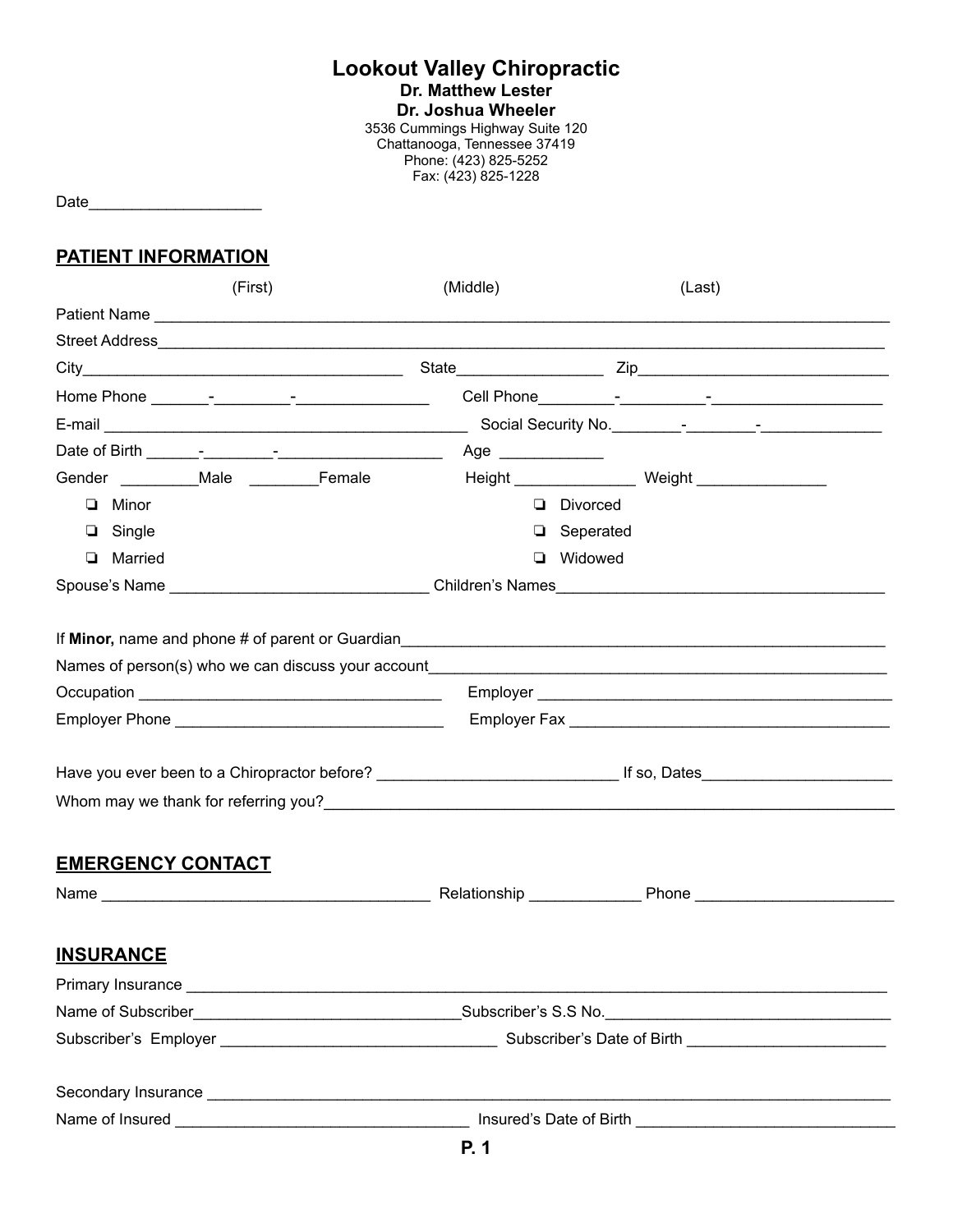#### **Primary Complaint?** \_\_\_\_\_\_\_\_\_\_\_\_\_\_\_\_\_\_\_\_\_\_\_\_\_\_\_\_\_\_\_\_\_\_\_\_\_\_\_\_\_\_\_\_\_\_\_\_\_\_\_\_\_\_\_\_\_\_\_\_\_\_\_\_\_\_\_\_\_\_\_\_\_

|                                                                |                  |  |                       |                                                |                |   |                    |                                     |   |        |    | Due to this condition, what do you need or love to do and are unable? |
|----------------------------------------------------------------|------------------|--|-----------------------|------------------------------------------------|----------------|---|--------------------|-------------------------------------|---|--------|----|-----------------------------------------------------------------------|
|                                                                |                  |  |                       | When did your primary symptoms start?          |                |   |                    |                                     |   |        |    |                                                                       |
|                                                                |                  |  |                       | Occurrence of primary complaint (circle one):  |                |   | <u>every day</u> ; | a few times per week / month / year |   |        |    |                                                                       |
|                                                                |                  |  |                       | Percent of time this bothers you (circle one): |                |   | $0 - 25%$          | 26-50%                              |   | 51-75% |    | 76-100%                                                               |
|                                                                |                  |  |                       | Type of pain related to primary condition:     |                |   |                    |                                     |   |        |    |                                                                       |
| ▫                                                              | Dull             |  |                       |                                                |                | □ | Sharp              |                                     |   |        | ❏  | Burning                                                               |
| ❏                                                              | Aching           |  |                       |                                                |                | ❏ | Stabbing           |                                     |   |        | ⊔  | Throbbing                                                             |
| <b>Additional Symptoms:</b>                                    |                  |  |                       |                                                |                |   |                    |                                     |   |        |    |                                                                       |
| ❏                                                              | <b>Stiffness</b> |  |                       |                                                |                |   | Shooting down      |                                     |   |        | ⊔  | Cramping muscles                                                      |
| ❏                                                              |                  |  | Tingling in Tingling  |                                                |                | □ | Swelling           |                                     |   |        | ▫  | Numbness in                                                           |
| Activities or movements that are painful to perform:           |                  |  |                       |                                                |                |   |                    |                                     |   |        |    |                                                                       |
| □                                                              | Sitting          |  |                       |                                                |                | ❏ | Walking            |                                     |   |        | ⊔  | Lying Down                                                            |
| ❏                                                              | Standing         |  |                       |                                                |                | ❏ | Bending            |                                     |   |        | ❏  | Lifting                                                               |
| Rate the pain on a scale from 0 (no pain) to 10 (severe pain): |                  |  |                       |                                                |                |   |                    |                                     |   |        |    |                                                                       |
|                                                                | $\mathbf{0}$     |  | $\mathbf{2}^{\prime}$ | 3                                              | $\overline{4}$ | 5 | 6                  | 7                                   | 8 | 9      | 10 |                                                                       |

On the drawings below, please **circle areas of complaint (for any primary and secondary issues):**



#### **Secondary Complaint?** \_\_\_\_\_\_\_\_\_\_\_\_\_\_\_\_\_\_\_\_\_\_\_\_\_\_\_\_\_\_\_\_\_\_\_\_\_\_\_\_\_\_\_\_\_\_\_\_\_\_\_\_\_\_\_\_\_\_\_\_\_\_\_\_\_\_\_\_\_\_\_\_

| When did your secondary symptoms start?                                                                               |                             |                      |                |  |                       |   |               |                |   |   |    |                  |
|-----------------------------------------------------------------------------------------------------------------------|-----------------------------|----------------------|----------------|--|-----------------------|---|---------------|----------------|---|---|----|------------------|
| Occurrence of secondary complaint (circle one):<br><u>every day</u> ;<br>a few times per week/<br><u>month / year</u> |                             |                      |                |  |                       |   |               |                |   |   |    |                  |
| Percent of time this bothers you (circle one):<br>$0 - 25%$<br>26-50%<br>51-75%<br>76-100%                            |                             |                      |                |  |                       |   |               |                |   |   |    |                  |
| Type of pain related to secondary condition:                                                                          |                             |                      |                |  |                       |   |               |                |   |   |    |                  |
| o.                                                                                                                    |                             | Dull                 |                |  |                       | ❏ | Sharp         |                |   |   |    | Burning          |
| ❏                                                                                                                     |                             | Aching               |                |  |                       | ❏ | Stabbing      |                |   |   | ❏  | Throbbing        |
|                                                                                                                       | <b>Additional Symptoms:</b> |                      |                |  |                       |   |               |                |   |   |    |                  |
| ❏                                                                                                                     |                             | <b>Stiffness</b>     |                |  |                       | ⊔ | Shooting down |                |   |   |    | Cramping muscles |
| ❏                                                                                                                     |                             | Tingling in Tingling |                |  |                       |   | Swelling      |                |   |   | ❏  | Numbness in      |
| Activities or movements that are painful to perform:                                                                  |                             |                      |                |  |                       |   |               |                |   |   |    |                  |
| ⊔                                                                                                                     |                             | Sitting              |                |  |                       | ❏ | Walking       |                |   |   | ❏  | Lying Down       |
| ❏                                                                                                                     |                             | Standing             |                |  |                       | ❏ | Bending       |                |   |   | ❏  | Lifting          |
| Rate the pain on a scale from 0 (no pain) to 10 (severe pain):                                                        |                             |                      |                |  |                       |   |               |                |   |   |    |                  |
|                                                                                                                       | 0                           |                      | $\overline{2}$ |  | $3 \qquad 4 \qquad 5$ |   | 6             | $\overline{7}$ | 8 | 9 | 10 |                  |
|                                                                                                                       | P.2                         |                      |                |  |                       |   |               |                |   |   |    |                  |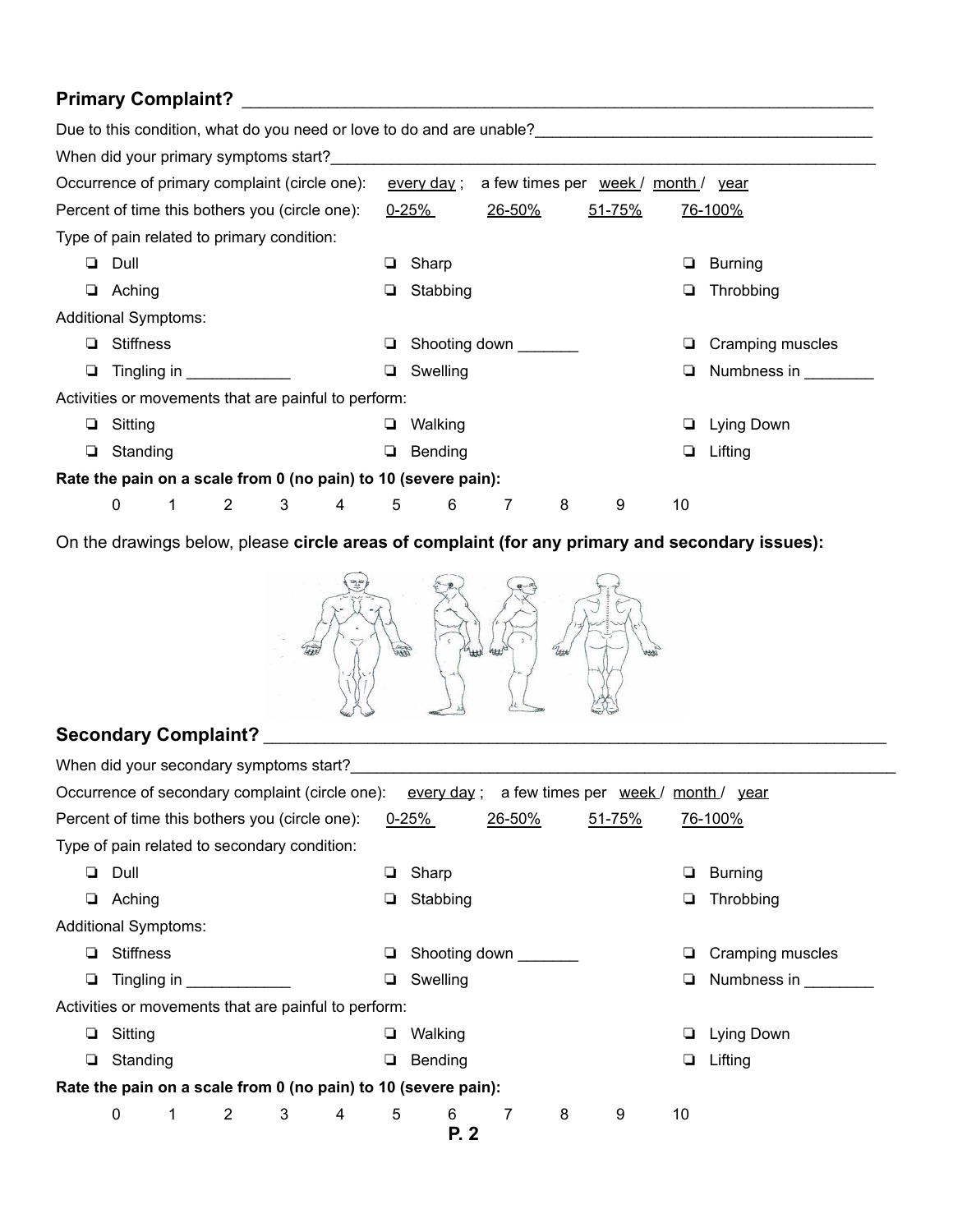### **ACCIDENT INFORMATION**

|                  | Is the primary condition due to an accident? ___________________________________ |   | Yes                        |                              |                                                                                                                       |  |  |
|------------------|----------------------------------------------------------------------------------|---|----------------------------|------------------------------|-----------------------------------------------------------------------------------------------------------------------|--|--|
| Type of Accident |                                                                                  |   |                            |                              |                                                                                                                       |  |  |
|                  | $\Box$ Auto                                                                      |   | ❏                          | Home                         |                                                                                                                       |  |  |
|                  | <b>Q</b> Work                                                                    |   | ❏                          | Other_                       | <u> 1989 - Johann Barbara, martxa alemaniar amerikan basar da da a shekara a shekara a shekara a shekara a shekar</u> |  |  |
|                  |                                                                                  |   |                            |                              |                                                                                                                       |  |  |
|                  | To whom have you made a report of your accident?                                 |   |                            |                              |                                                                                                                       |  |  |
|                  | $\Box$ Auto Insurance                                                            |   | ⊔                          | <b>Work Compensation</b>     |                                                                                                                       |  |  |
| ❏                | Employer                                                                         |   | ❏                          |                              |                                                                                                                       |  |  |
|                  | <u>HEALTH HISTORY</u>                                                            |   |                            |                              |                                                                                                                       |  |  |
|                  | What treatment have you already received for your condition?                     |   |                            |                              |                                                                                                                       |  |  |
| ❏                | Medications                                                                      |   | ⊔                          | <b>Chiropractic Services</b> |                                                                                                                       |  |  |
| ⊔                | Surgery                                                                          |   | ❏                          | None                         |                                                                                                                       |  |  |
| □                | <b>Physical Therapy</b>                                                          |   | Q.                         |                              |                                                                                                                       |  |  |
|                  |                                                                                  |   |                            |                              |                                                                                                                       |  |  |
|                  |                                                                                  |   |                            |                              |                                                                                                                       |  |  |
|                  | Please check all that apply to you                                               |   |                            |                              |                                                                                                                       |  |  |
| ▫                | Pacemaker                                                                        | ⊔ | <b>High Blood Pressure</b> | ◘                            | <b>Thyroid Issues</b>                                                                                                 |  |  |
| ⊔                | Smoking                                                                          | ❏ | <b>Stroke</b>              | ❏                            | Abnormal Weight Loss                                                                                                  |  |  |
| ❏                | Alcohol                                                                          | ⊔ | Digestive Issues           | ❏                            | Abnormal Weight Gain                                                                                                  |  |  |
| ⊔                | <b>Recent Fever</b>                                                              | ❏ | Hepatitis                  | $\Box$                       |                                                                                                                       |  |  |
| ❏                | <b>Diabetes</b>                                                                  | ❏ | Headaches                  |                              |                                                                                                                       |  |  |
| ⊔                | Osteoporosis                                                                     | ❏ | <b>Menstrual Problems</b>  |                              |                                                                                                                       |  |  |
| ❏                | Epilepsy/Seizures                                                                | ⊔ | <b>Urinary Problems</b>    | ❏                            | None                                                                                                                  |  |  |
| ⊔                | <b>Herniated Disc</b>                                                            | ⊔ | <b>Corticosteroid Use</b>  |                              |                                                                                                                       |  |  |
| ❏                | Morning Pain or Stiffness                                                        | ❏ | <b>Visual Disturbances</b> |                              |                                                                                                                       |  |  |
|                  | <b>D</b> Pain Unrelieved by                                                      |   | Dizziness or Fainting      |                              |                                                                                                                       |  |  |
|                  | Position or Rest                                                                 | ❏ | <b>Numbness</b>            |                              |                                                                                                                       |  |  |
|                  | <b>D</b> Pain at Night                                                           | ▫ | Cancer or Tumor            |                              |                                                                                                                       |  |  |
|                  | Are you pregnant?                                                                |   |                            |                              |                                                                                                                       |  |  |
|                  | $\Box$ No                                                                        |   |                            |                              |                                                                                                                       |  |  |
|                  | $\Box$ Yes                                                                       |   |                            |                              |                                                                                                                       |  |  |
|                  |                                                                                  |   |                            |                              |                                                                                                                       |  |  |
|                  |                                                                                  |   |                            |                              |                                                                                                                       |  |  |
|                  |                                                                                  |   |                            |                              |                                                                                                                       |  |  |
|                  |                                                                                  |   |                            |                              |                                                                                                                       |  |  |
|                  |                                                                                  |   |                            |                              |                                                                                                                       |  |  |
|                  |                                                                                  |   |                            |                              |                                                                                                                       |  |  |

 $\_$  ,  $\_$  ,  $\_$  ,  $\_$  ,  $\_$  ,  $\_$  ,  $\_$  ,  $\_$  ,  $\_$  ,  $\_$  ,  $\_$  ,  $\_$  ,  $\_$  ,  $\_$  ,  $\_$  ,  $\_$  ,  $\_$  ,  $\_$  ,  $\_$  ,  $\_$  ,  $\_$  ,  $\_$  ,  $\_$  ,  $\_$  ,  $\_$  ,  $\_$  ,  $\_$  ,  $\_$  ,  $\_$  ,  $\_$  ,  $\_$  ,  $\_$  ,  $\_$  ,  $\_$  ,  $\_$  ,  $\_$  ,  $\_$  ,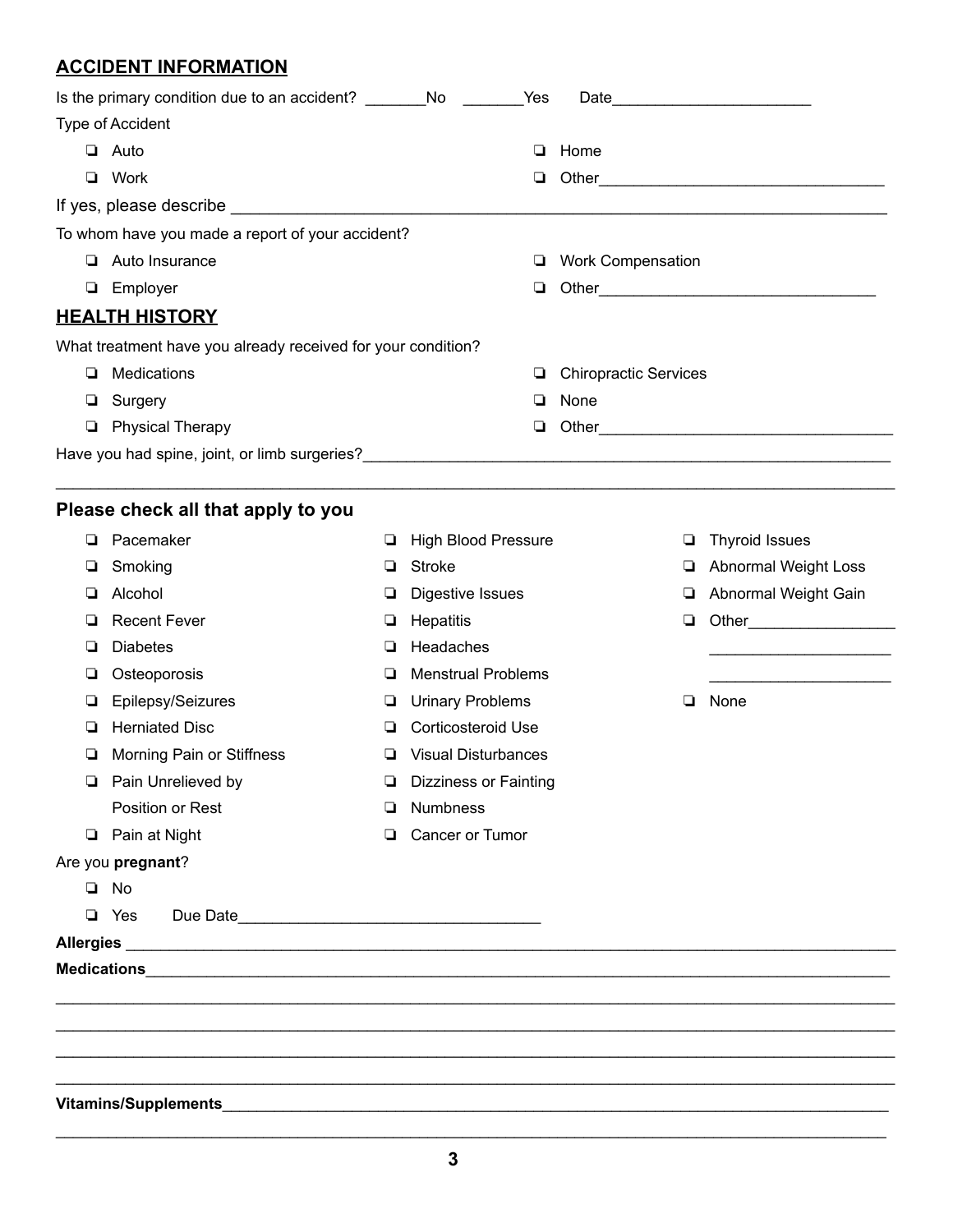#### **Lookout Valley Chiropractic Dr. Matthew Lester Dr. Joshua Wheeler** 3536 Cummings Highway Suite 120 Chattanooga, Tennessee 37419 Phone: (423) 825-5252 Fax: (423) 825-1228

#### **INFORMED CONSENT TO CHIROPRACTIC TREATMENT**

I hereby request and consent to the performance of chiropractic adjustments and other chiropractic procedures including various modes of physical therapy, modalities, and, if necessary, diagnostic X-rays on me (or on the patient, for whom I am legally responsible, named here: example the chiropractic by the chiropractic physician and /or anyone working in this office authorized by the chiropractic physician.

I further understand that such chiropractic services may be performed by the Physician of Chiropractic and/ or other licensed Physicians of Chiropractic who may treat me now or in the future at this office. I have had an opportunity to discuss with the chiropractic physician and/or with other office or clinic personnel the nature and purpose of the chiropractic adjustments and other procedures. I understand that results are not guaranteed.

I understand and am informed that, as in the practice of medicine and all healthcare, the practice of chiropractic carries some risks to treatment; including, but not limited to: fractures, disc injuries, dislocations, and sprains. I do not expect the physician to be able to anticipate and explain all risks and complications. Further, I wish to rely on the physician to exercise judgment during the course of the procedure which the physician feels are in best interests at the time, based upon the facts then known.

I have read, or have had read to me, the above consent. I have also had an opportunity to ask questions about its contents, and by signing below, I agree to the treatment recommended by my physician. I intend this consent form to cover the entire course of treatment for my present condition(s) and for any condition(s) for which I seek treatment at this facility.

To be completed by the patient (or legal representative):

| <b>Print Patient's Name</b> |  |  |
|-----------------------------|--|--|
|-----------------------------|--|--|

Signature of Patient **All and Struck and Struck and Struck and Struck and Struck and Struck and Struck and Struck** 

Print Name of Guardian **Lation** 

Signature of Guardian **Date** of Guardian **and Contract and Contract and Contract and Contract and Contract and Contract and Contract and Contract and Contract and Contract and Contract and Contract and Contract and Contrac**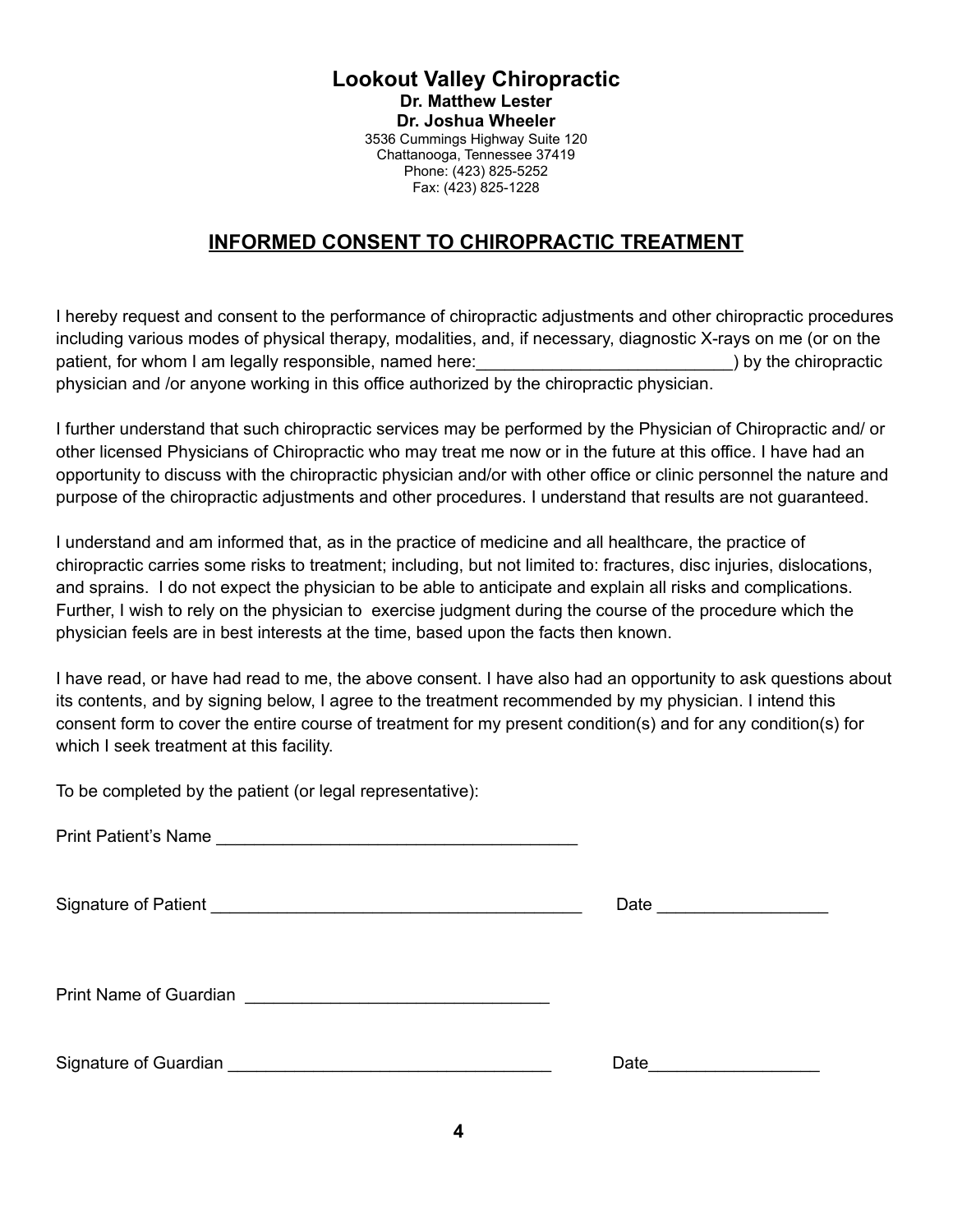## **PATIENT HEALTH INFORMATION CONSENT FORM**

We want you to know how your Patient Health Information (PHI) is going to be used in this office and your rights concerning those records. Before we will begin any health care operations we must require you to read and sign this consent form stating that you understand and agree with how your records will be used. If you would like to have a more detailed account of our policies and procedures concerning the privacy of your Patient Health Information we encourage you to read the HIPAA NOTICE that is available to you at the front desk before signing this consent.

- 1. The patient understands and agrees to allow this chiropractic office to use their Patient Health Information (PHI) for the purpose of treatment, payment, healthcare operations, and coordination of care. As an example, the patient agrees to allow this chiropractic office to submit requested PHI to the Health Insurance Company (or companies) provided to us by the patient for the purpose of payment. Be assured that this office will limit the release of all PHI to the minimum needed for what the insurance companies require for payment.
- 2. The patient has the right to examine and obtain a copy of his or her own health records at any time and request corrections. The patient may request to know what disclosures have been made and submit in writing any further restrictions on the use of their PHI. Our office is not obligated to agree to those restrictions.
- 3. A patient's written consent need only be obtained one time for all subsequent care given the patient in this office.
- 4. The patient may provide a written request to revoke consent at any time during care. This would not affect the use of those records for the care given prior to the written request to revoke consent but would apply to any care given after the request has been presented.
- 5. For your security and right to privacy, all staff have been trained in the area of patient record privacy and a privacy official has been designated to enforce those procedures in our office. We have taken all precautions that are known by this office to assure that your records are not readily available to those who do not need them.
- 6. Patients have the right to file a formal complaint with our privacy official about any possible violations of these policies and procedures.
- 7. If the patient refuses to sign this consent for the purpose of treatment, payment and health care operations, the chiropractic physician has the right to refuse to give care.
- 8. I give consent to allow this clinic to use my address, phone number, and/or e-mail to contact me with birthday cards or other health related information.
- 9. I give the clinic permission to treat me in an open door room. I further understand that physical medicine modalities are provided in an open setting. I am aware that other persons in the office may overhear some of my protected health information during the course of care. Should I need to speak with the doctor or another staff member in private, I may request a room for those conversations.

I have read and understand how my Patient Health Information will be used and I agree to these policies and procedures.

|                                                                                                                                              | Date of Birth ____________________ |
|----------------------------------------------------------------------------------------------------------------------------------------------|------------------------------------|
|                                                                                                                                              | Today's Date ____________________  |
| Print Name of Guardian<br><u>Land Communication</u>                                                                                          |                                    |
| Signature of Guardian<br><u> 1989 - Johann John Stoff, deutscher Stoffen und der Stoffen und der Stoffen und der Stoffen und der Stoffen</u> | Today's Date__________________     |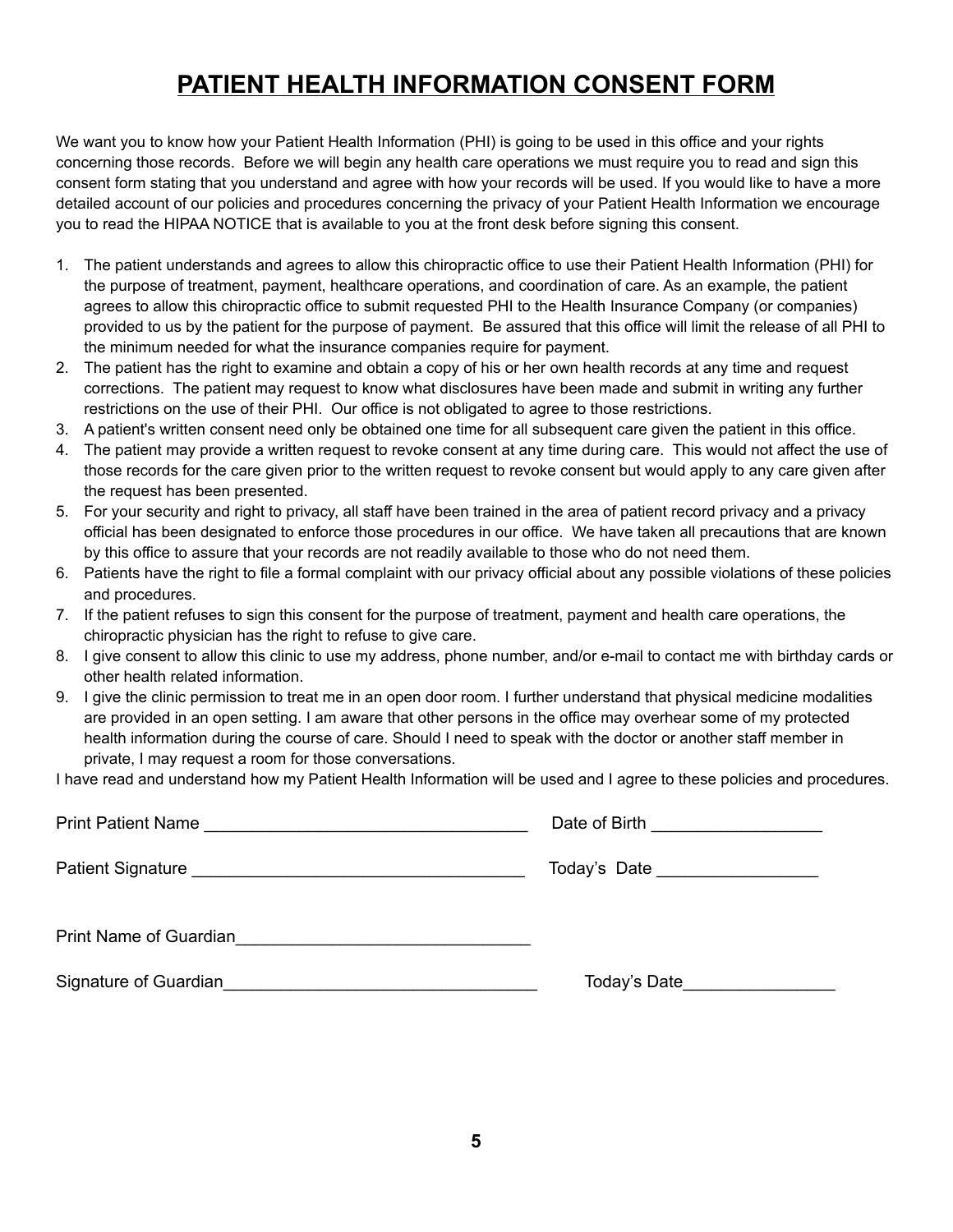### **Lookout Valley Chiropractic**

**Dr. Matthew Lester Dr. Joshua Wheeler** 3536 Cummings Highway Suite 120 Chattanooga, Tennessee 37419 Phone: (423) 825-5252 Fax: (423) 825-1228

#### **FINANCIAL AGREEMENT**

We welcome you to our office and assure you that you will be receiving the very best care available for your condition.To familiarize you with the financial policies of our office, please read the following regarding how your medical bills will be handled.

Our fee is as follows: Chiropractic Adjustment **\$45;** Missed Appointment **\$25**

Payment is expected at the time services are rendered unless other arrangements are made in advance. If you have insurance coverage, in signing this financial agreement, you agree to assign directly to our physicians all insurance benefits, if any, otherwise payable to me for services rendered. I understand that I am financially responsible for all charges whether or not paid by insurance. I authorize the use of my signature on all insurance submissions. The physician may use my health care information and may disclose such information with my insurance company (ies) and their agents for the purpose of obtaining payment for the services and determining insurance benefits or the benefits payable for related services.

I have read and agree with the above. I further agree that if this account has to be placed in the hands of an attorney or collection agency for collections. I will be responsible for all reasonable attorney's fees and court *costs.*

Patient's Signature experience of the state of the Date of the Date of the Date of the Signature of the Signature

#### **PATIENT COMMUNICATION CONSENT FORM TEXT/EMAIL MESSAGE ALERTS**

I authorize Lookout Valley Chiropractic to send text message and/or email appointment reminders to me on my provided cell phone number and/or email address. I understand that I may receive account information such as future appointments, office location and missed appointment notifications.

Cell Phone \_\_\_\_\_\_\_\_\_\_\_\_\_\_\_\_\_\_\_\_\_\_\_\_\_\_\_\_\_\_\_\_\_\_\_\_

Email  $\blacksquare$ 

My signature below indicates that I represent and warrant that I am the person legally responsible for all use of the account(s), that I am at least 18 years of age, and that I agree to all terms and conditions of use for the text and email messaging services. By accepting these terms, I agree that all individuals associated with my *account may receive alerts referencing the account guarantor and/or dependents. Text message charges from my cell phone provider may apply.*

Signature **Example 20** and the set of the set of the set of the set of the set of the set of the set of the set of the set of the set of the set of the set of the set of the set of the set of the set of the set of the set

It is important to note that text and email communication is not always secure. Text and email messages can *be intercepted and for this reason, we do not communicate personal health information through this method.*